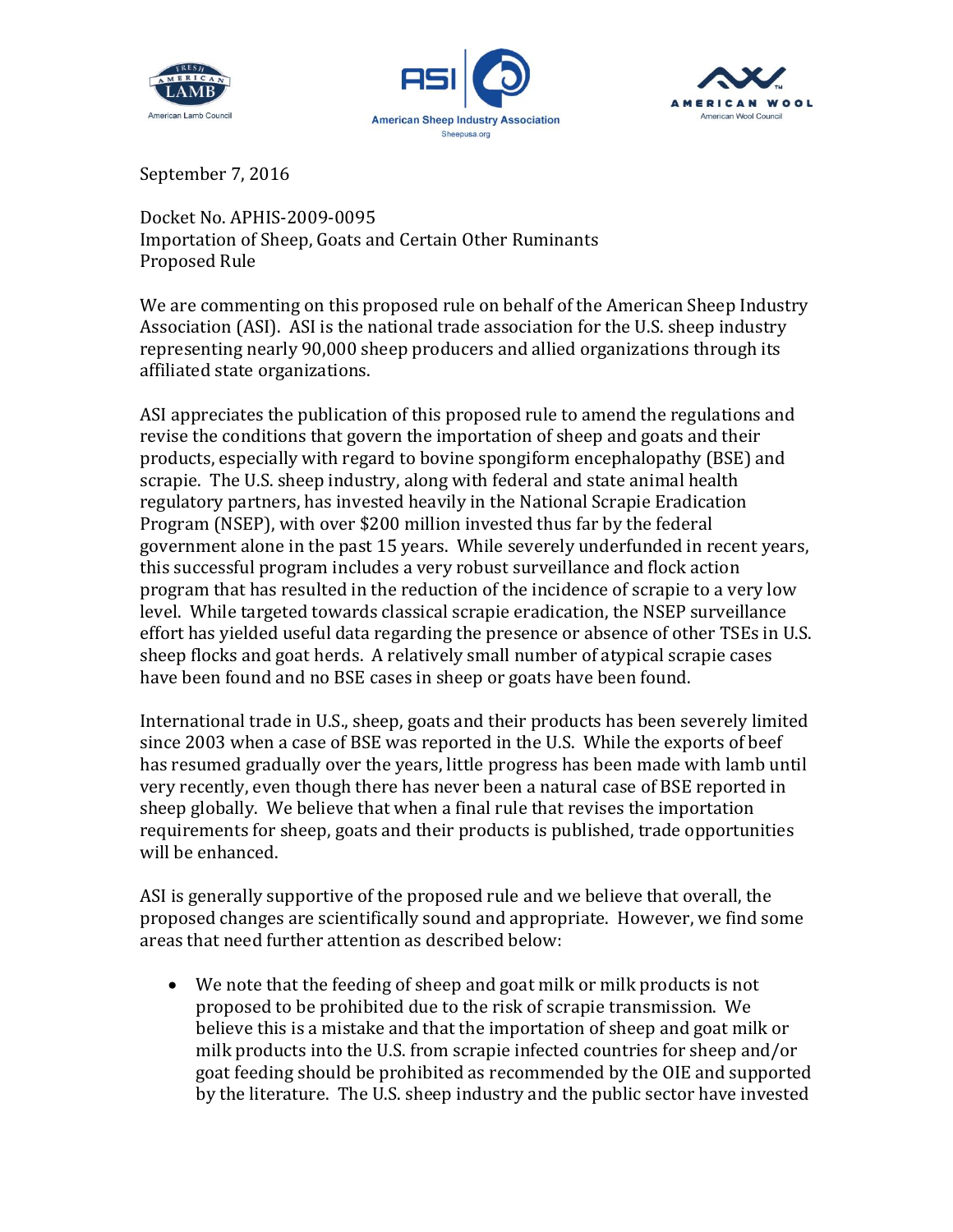significantly in scrapie eradication and the U.S. measured incidence level is now very low. Therefore, we believe that the risk of such a loophole as milk feeding is very high compared to economic gains.

We also believe that the importation and feeding of blood and blood products from sheep and goats to sheep and goats from countries not free of scrapie and not at least negligible-risk for BSE is a risk and should not be allowed. This is because blood and blood products are not covered under FDA's mammalian to ruminant feed rule and therefore not covered under the processed animal protein restrictions as discussed in this proposed rule.

- As mentioned above, we believe that the risk of scrapie transmission via semen or embryos is very low. We also believe that the genetic profile of rams for scrapie resistance may be even more important than "country status". Therefore, we urge APHIS to grant permit exemptions for semen collected from rams that have tested AA/RR and AA/QR. This should result in the sheep semen import requirements being generally equivalent to the embryo importation requirements.
- We agree that there is solid scientific evidence from the literature and both international and domestic surveillance on TSEs in sheep to conclude that the natural occurrence of BSE in sheep is extremely low or non-existent. However, we do not agree with APHIS that this is the case with live goats. As cited in the proposed rule, there have been two cases of BSE reported in goats and the cause/origin was not determined. Further, neither sufficient published literature nor large enough surveillance sampling exist to draw the conclusion that there is no BSE risk in goats. We note that APHIS does not cite quantitative BSE risk data on goats. We believe that there is little risk in importing semen, embryos and meat from goats. As mentioned above, USDA, states and industry have spent a large sum of money and are working hard to eradicate scrapie from the U.S. Surveillance continues to be an integral part of this effort. We believe that surveillance for goats needs to be expanded in the national scrapie eradication program and we urge APHIS to recommend that trading partners expand their TSE surveillance for goats so that good decisions can be made regarding safe trade for BSE. At such time as when APHIS is able to demonstrate and cite evidence that BSE restrictions on goats should be removed, we urge the agency to publish another proposed rule regarding goats specifically.
- We recommend that APHIS place additional requirements on "designated feedlots" that will receive imported animals from regions not free of classical scrapie for restricted feeding and eventual slaughter to include: That there be no fence-line contact with other sheep or goats. This could be accomplished by requiring at least a 30-foot fence separation or a solid-wall perimeter designed to prevent fluid transfer between animals in the designated feedlot and sheep or goats outside the feedlot. APHIS should also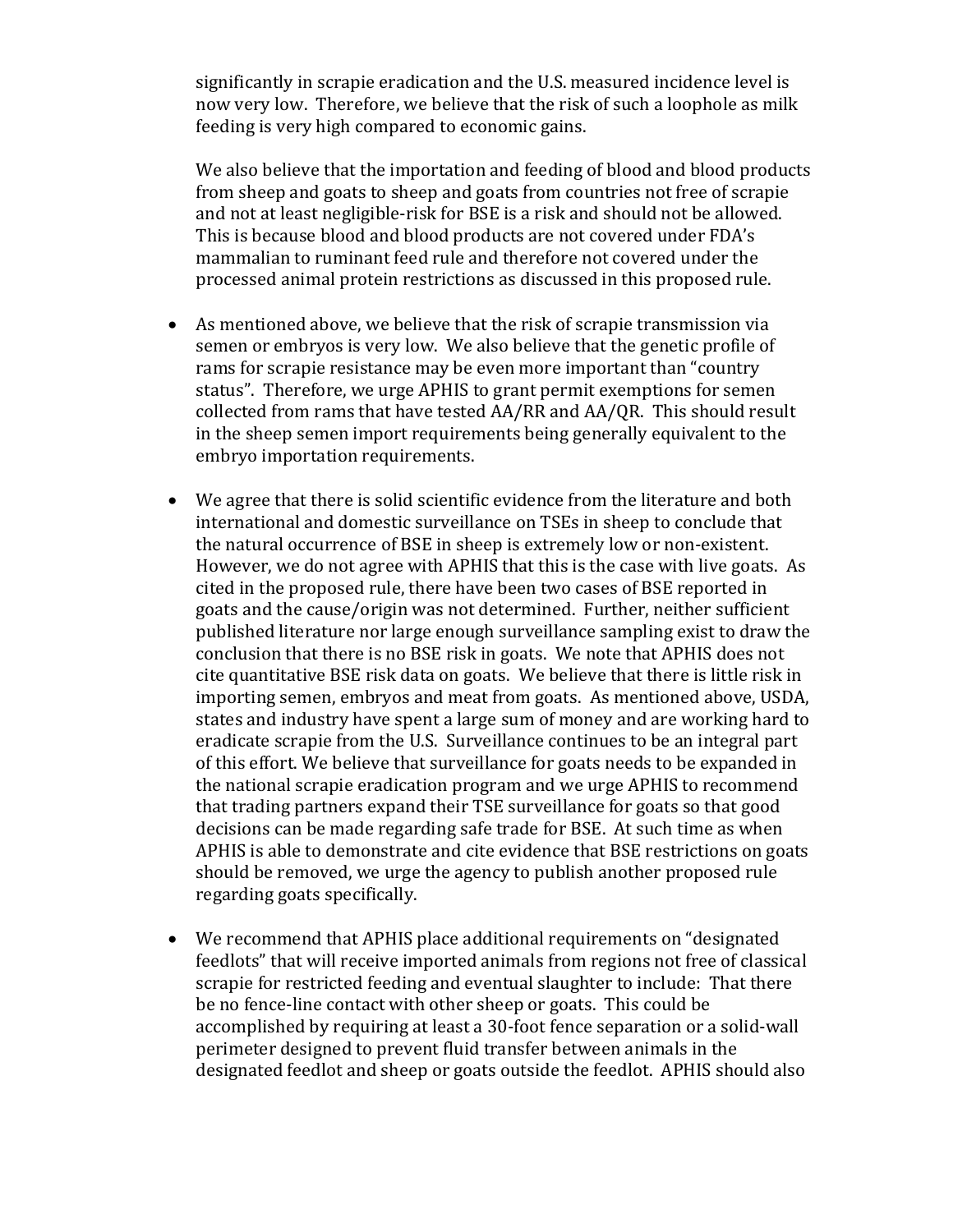- inspect and approve the designated feedlot's biosecurity provisions and practices to minimize the risk of TSE transmission between animals in and outside the designated feedlot.
- In this docket, APHIS has proposed regulatory changes with regards to TSEs/BSE and described as a broad category of "non-bovine ruminants other than sheep and goats" and specifically as "…Certain ruminants held in zoological facilities and certain wild ruminants". APHIS clarifies their definition of these animals as "zoological ruminants". APHIS appropriately cites literature and reports regarding TSE cases in some wild and zoological ruminant species, some of which as APHIS notes is limited. APHIS discusses several possibilities regarding the origin and potential transmission of TSEs in zoological and wild ruminants yet admits that the lack of evidence that TSEs exist in free-living zoological ruminants is based upon passive surveillance in southern African countries where "…wildlife have not encountered any clinical cases or histopathological lesions compatible with TSEs." APHIS also states that "…Active surveillance has not been implemented in any region of the world for TSEs in antelope or free-living Caprinae." APHIS goes on to state, appropriately in our opinion, that "The management of animal genetic resources must include a consideration of the potential risk of importing undetected prion diseases with rare breeding stock." APHIS further states "Even in countries that have an enforced ban on the feeding of ruminant protein to domestic ruminants for an identifiable period of time, it can be difficult in some cases to determine when and if a country ceased feeding ruminant protein to zoo ruminants." ASI believes that non-bovine ruminants other than domestic sheep and goats should be subject to import restrictions and agrees with APHIS that at least some animals in this category "…present enough of a potential risk of spreading TSEs that their importation should be prohibited unless certain risk mitigation measures are in place."

Remarkably to us, APHIS continues by describing a permit system stating "In the case of zoological ruminants, the Administrator will consider the disease risk of each animal and the ability of the receiving zoo to manage the risks before deciding whether to issue an import permit" and states that "Although the precise measures APHIS considers necessary could vary on a case-bycase basis, such measures could include the following…" and a list is provided. APHIS seems to justify this section of the proposed rule by stating the following "Providing for the importation of specific animals in individual cases has great value for conservation efforts. In order to maintain genetic diversity in species with very small populations, animals must be moved between zoological collections, both domestically and internationally."

We believe that it is inappropriate to propose TSE regulatory changes for zoological and wild ruminants in this docket and that APHIS should